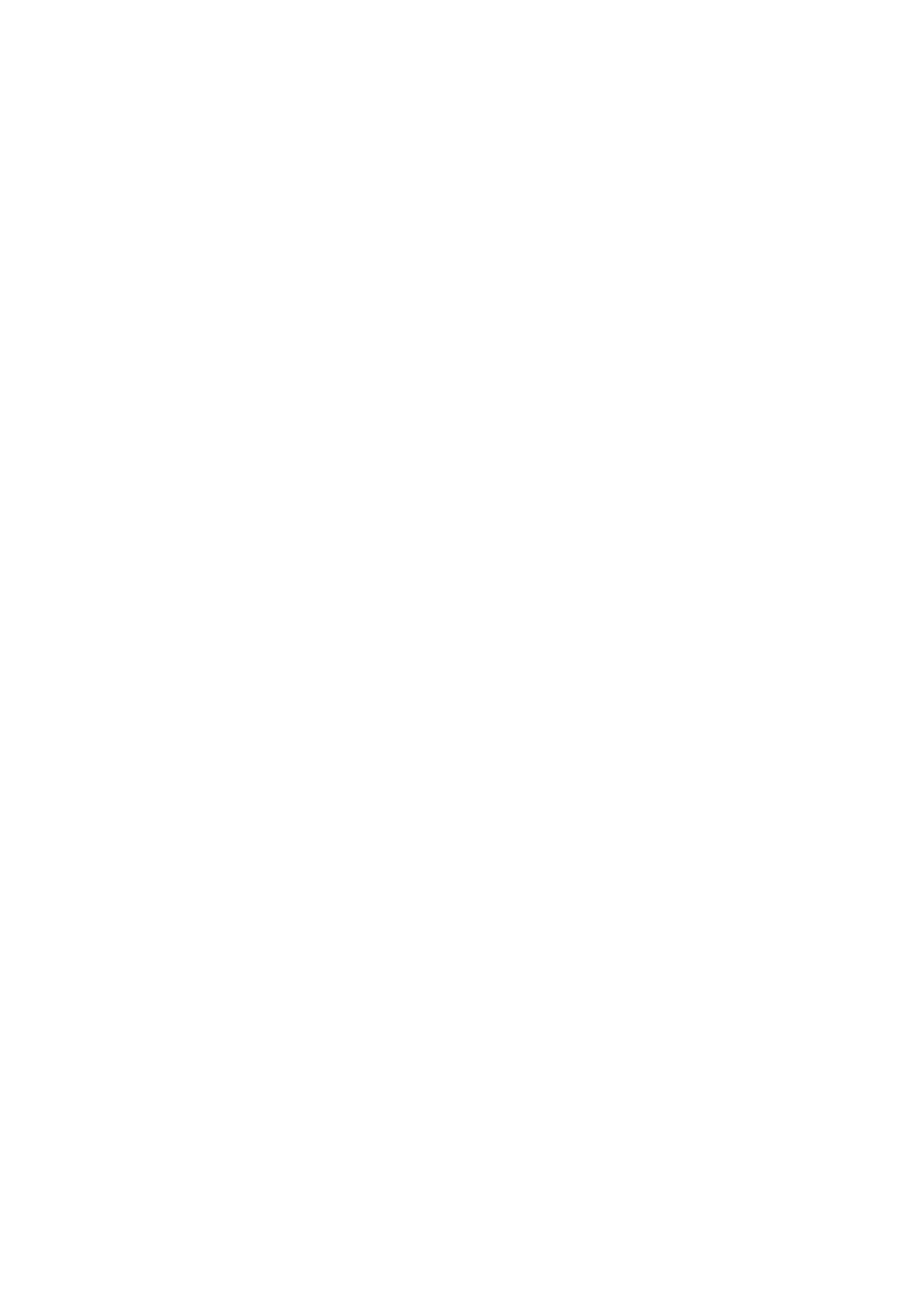# **COMMONWEALTH GRANTS COMMISSION**

# <span id="page-2-0"></span>Section 1: Agency overview and resources

# **1.1 STRATEGIC DIRECTION**

The Commonwealth Grants Commission (the Commission) operates under the *Commonwealth Grants Commission Act 1973*. It is a statutory authority whose role is to provide advice to the Australian Government in response to terms of reference.

The main subject on which the advice is sought is the allocation among the states of the goods and services tax (GST) revenue. Terms of reference for these inquiries are decided by the Australian Government in consultation with the States. The reports are considered at the annual meeting of the Ministerial Council for Federal Financial Relations.

From time to time, the Commission is also asked to report on the finances of Australia's external territories, local government matters and the financing of services for Indigenous people. Terms of reference for those inquiries are developed by relevant Australian Government agencies and the reports are considered by their Ministers.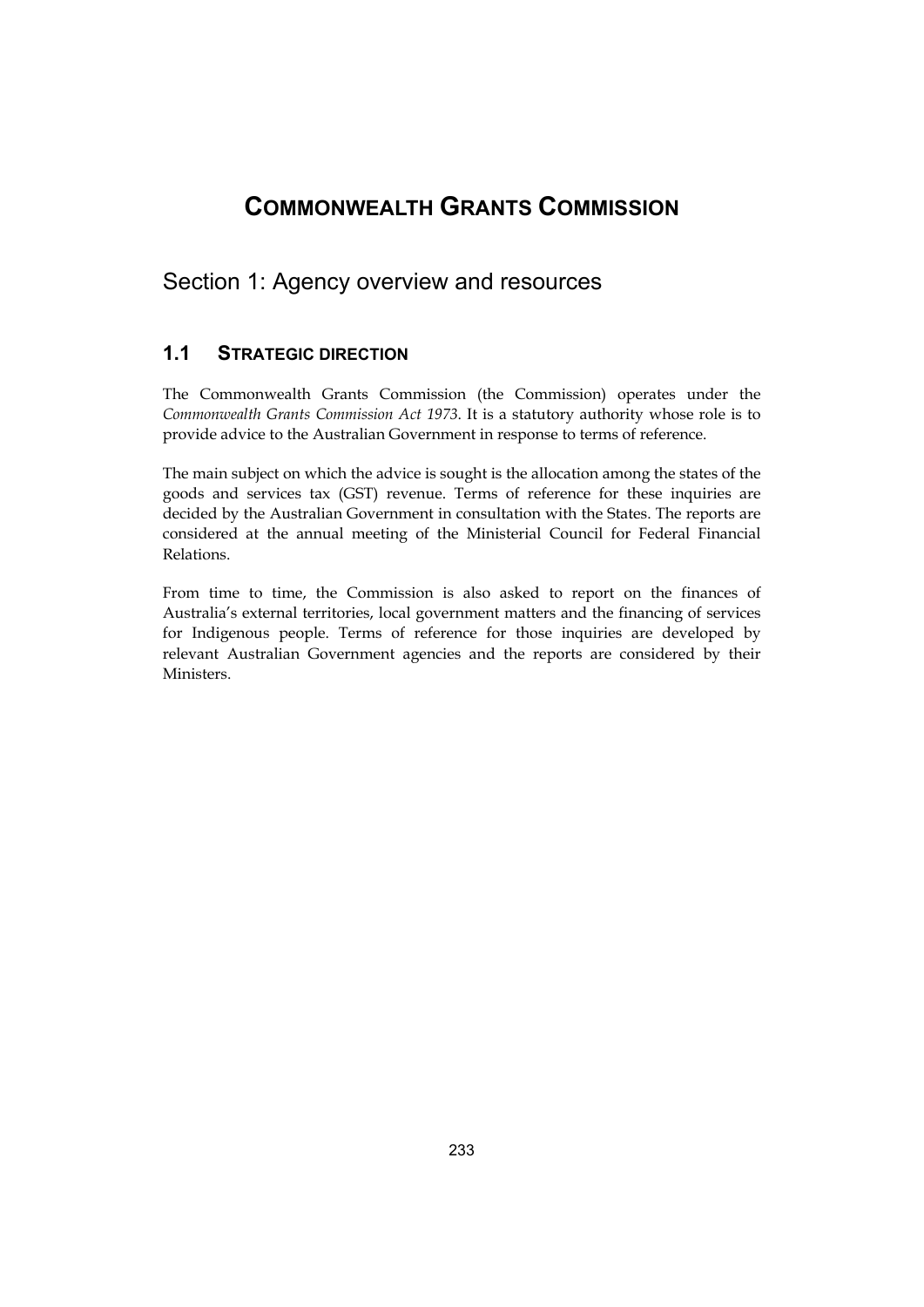# **1.2 AGENCY RESOURCE STATEMENT**

Table 1.1 shows the total resources from all sources. The table summarises how resources will be applied by outcome and by departmental classificiation.

#### **Table 1.1: Commonwealth Grants Commission resource statement — Budget estimates for 2011-12 as at Budget May 2011**

|                                         | Estimate of              |               |          |                        |
|-----------------------------------------|--------------------------|---------------|----------|------------------------|
|                                         | prior year               |               |          |                        |
|                                         | amounts<br>$\mathcal{L}$ | Proposed at _ |          | Total Actual available |
|                                         | available in             | <b>Budget</b> | estimate | appropriation          |
|                                         | 2011-12                  | 2011-12       | 2011-12  | 2010-11                |
|                                         | \$'000                   | \$'000        | \$'000   | \$'000                 |
| <b>Ordinary annual services</b>         |                          |               |          |                        |
| Departmental appropriation              |                          |               |          |                        |
| Prior year departmental                 |                          |               |          |                        |
| appropriation                           | 3<br>7,500               |               | 7.500    |                        |
| Departmental appropriation <sup>2</sup> |                          | 7.335         | 7,335    | 5,445                  |
| Total net resourcing for the CGC        | 7.500                    | 7.335         | 14.835   | 5.445                  |

1. Appropriation Bill (No. 1) 2011-12. Note that \$1 million appropriated in 2011-12 relates to 2010-11 outputs.

2. Includes \$0.1 million in 2011-12 for the departmental capital budget (refer to Table 3.2.5 for further details).

3. Estimated adjusted balance carried from previous year for annual appropriations.

# **1.3 BUDGET MEASURES**

 Budget measures relating to the Commission are detailed in Budget Paper No. 2, *Budget Measures 2011-12* and are summarised below.

### **Table 1.2:-Commonwealth Grants Commission 2011-12 Budget Measures**

|         | 2010-11 |                          | 2012-13 | 2013-14 | 2014-15 |
|---------|---------|--------------------------|---------|---------|---------|
| Program | \$'000  | \$'000                   | \$'000  | \$'000  | \$'000  |
|         |         |                          |         |         |         |
| 1.1     |         |                          |         |         |         |
|         | 1.000   | 1,000                    | 1.000   | 1.000   | 1,000   |
|         |         |                          |         |         |         |
| 1.1     | -       | (32)                     | (64)    | (80)    | (97)    |
|         | 1,000   | 968                      | 936     | 920     | 903     |
|         |         |                          |         |         |         |
|         |         |                          |         |         |         |
| 1.1     | -       | $\overline{\phantom{0}}$ | (1)     | (1)     | (1)     |
|         | -       |                          | (1)     | (1)     | (1)     |
|         |         |                          |         | 2011-12 |         |

Prepared on a Government Finance Statistics (fiscal) basis.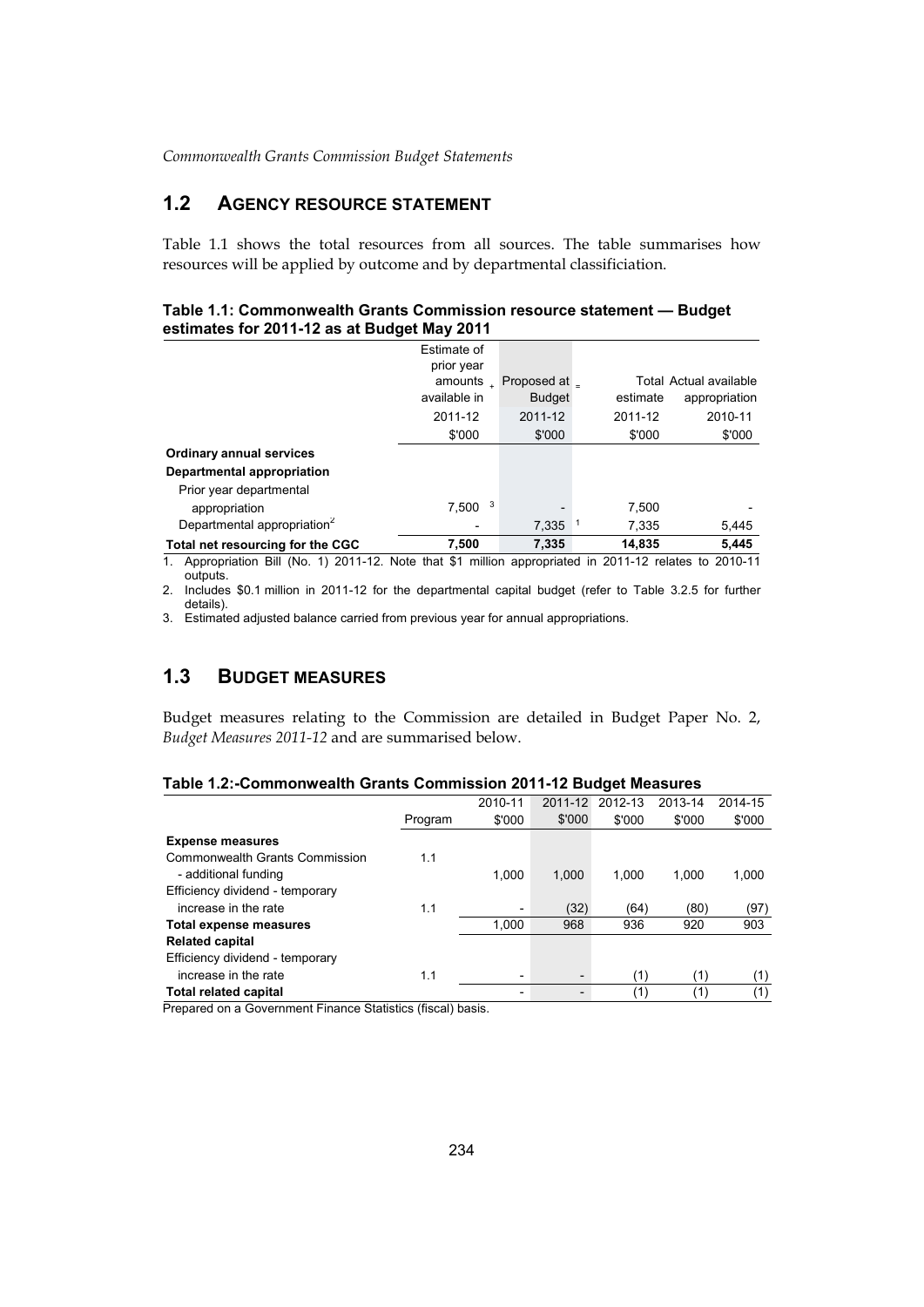# <span id="page-4-0"></span>Section 2: Outcomes and planned performance

# **2.1 OUTCOMES AND PERFORMANCE INFORMATION**

 Government outcomes are the intended results, impacts or consequences of actions by the Government on the Australian community. Commonwealth programs are the primary vehicle by which government agencies achieve the intended results of their outcome statements. Agencies are required to identify the programs which contribute to Government outcomes over the budget and forward years.

The Commission's outcome is described below specifying the strategy, program, objective, deliverables and key performance indicators used to assess and monitor the performance of the Commission.

**Outcome 1: Informed Government decisions on fiscal equalisation between the States and Territories through advice and recommendations on the distribution of GST revenue and health care grants** 

Note: Recent terms of reference for the Commission have not required advice and recommendations on health care grants.

# **Outcome 1 strategy**

The Commission's strategy is based on its role to provide advice to the Australian Government in response to terms of reference. Five-yearly reviews of the methods used to calculate the recommended State shares of GST revenue is the major activity associated with this outcome. The last five-year review was completed in February 2010. Between these reviews the shares are updated annually using the most recent data. The last update was completed in February 2011, as part of the review.

The Commission will continue with this strategy in the current budget year and the forward years.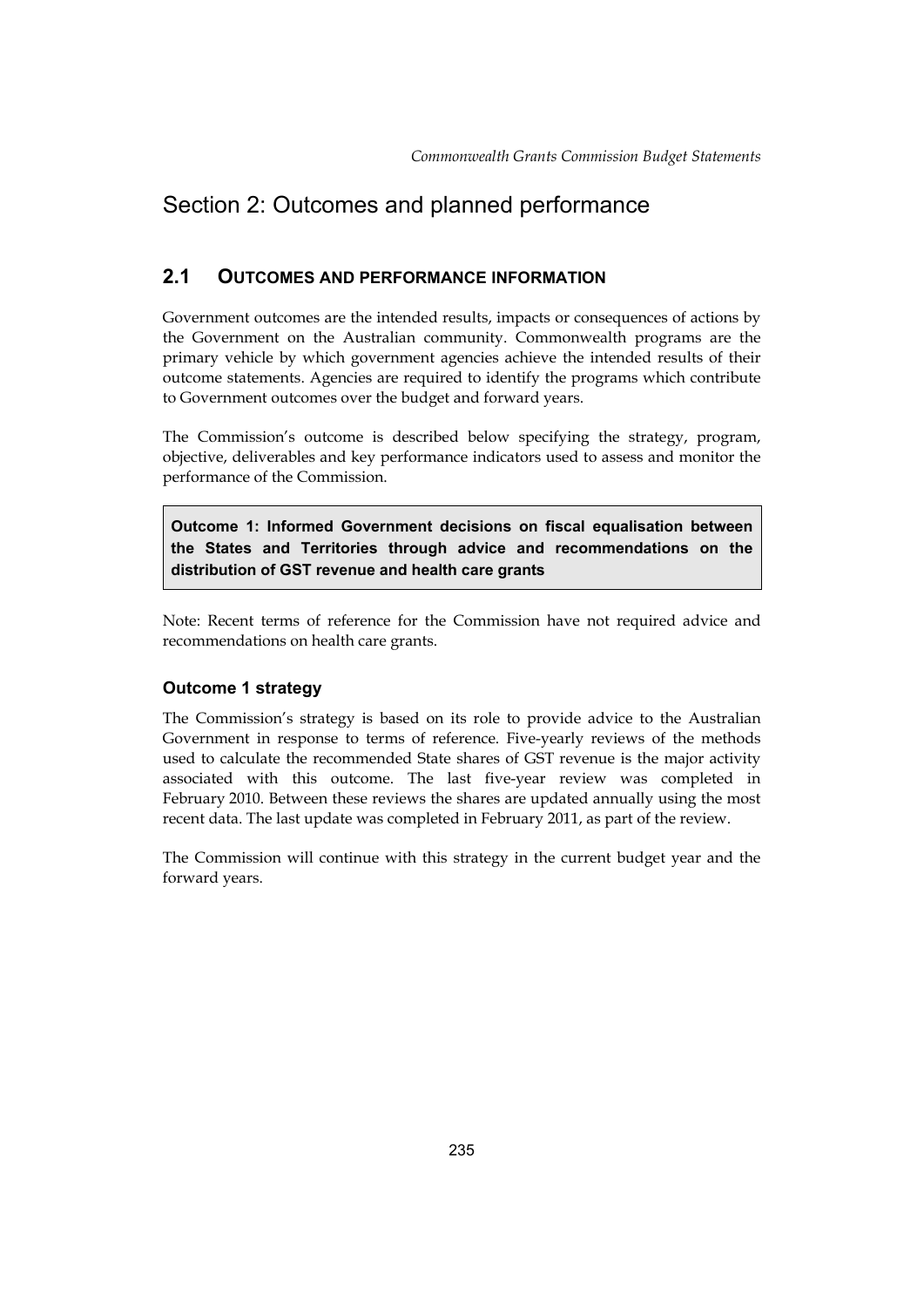## **Outcome expense statement**

Table 2.1 provides an overview of the total expenses for Outcome 1.

### **Table 2.1: Budgeted expenses for Outcome 1**

| <b>Outcome 1:</b> Informed Government decisions on fiscal equalisation | 2010-11   | 2011-12   |
|------------------------------------------------------------------------|-----------|-----------|
| between the States and Territories through advice and                  | Estimated |           |
| recommendations on the distribution of GST revenue                     | actual    | Estimated |
| and health care grants                                                 | expenses  | expenses  |
|                                                                        | \$'000    | \$'000    |
| <b>Program 1.1: Commonwealth Grants Commission</b>                     |           |           |
| Departmental expenses                                                  |           |           |
| Departmental appropriation                                             | 6.373     | 6,263     |
| Expenses not requiring appropriation in the budget year                | 99        | 99        |
| <b>Total expenses for Outcome 1</b>                                    | 6.472     | 6,362     |
|                                                                        | 2010-11   | 2011-12   |
| Average staffing level (number)                                        | 50        | 50        |
|                                                                        |           |           |

### **Contributions to Outcome 1**

### **Program 1.1: Commonwealth Grants Commission**

### **Program objective**

The Commonwealth Grants Commission makes recommendations which are considered by government on the distribution of the GST pool.

### **Program expenses**

There are no significant trends, changes or variances in the program expenses over the forward years.

### **Table 2.2: Program expenses**

|                                    | 2010-11 | 2011-12       | 2012-13 | 2013-14 | 2014-15 |
|------------------------------------|---------|---------------|---------|---------|---------|
|                                    | Revised |               | Forward | Forward | Forward |
|                                    | budget  | <b>Budget</b> | year 1  | year 2  | year 3  |
|                                    | \$'000  | \$'000        | \$'000  | \$'000  | \$'000  |
| Annual departmental expenses       |         |               |         |         |         |
| Departmental items                 | 6.472   | 6.362         | 6,396   | 6.421   | 6,434   |
| <b>Total departmental expenses</b> | 6.472   | 6.362         | 6.396   | 6.421   | 6,434   |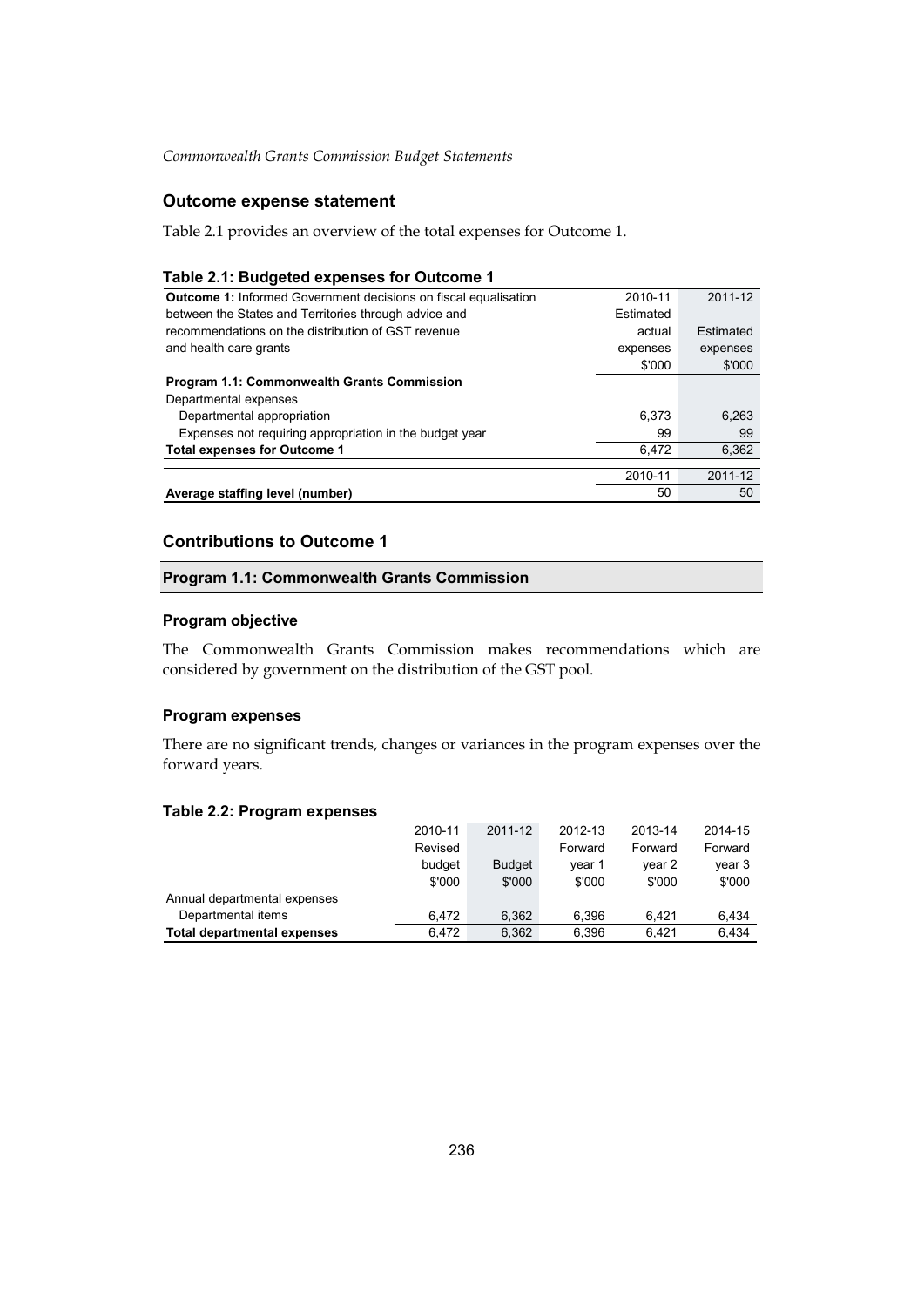### **Program deliverables**

Completion of the *Report on State Revenue Sharing Relativities — 2012 Update* for consideration by the Ministerial Council for Federal Financial Relations.

### **Program key performance indicators**

The major effectiveness indicators are the quality of the Commission's research, the accuracy of its calculations and the acceptance of the results it presents to government.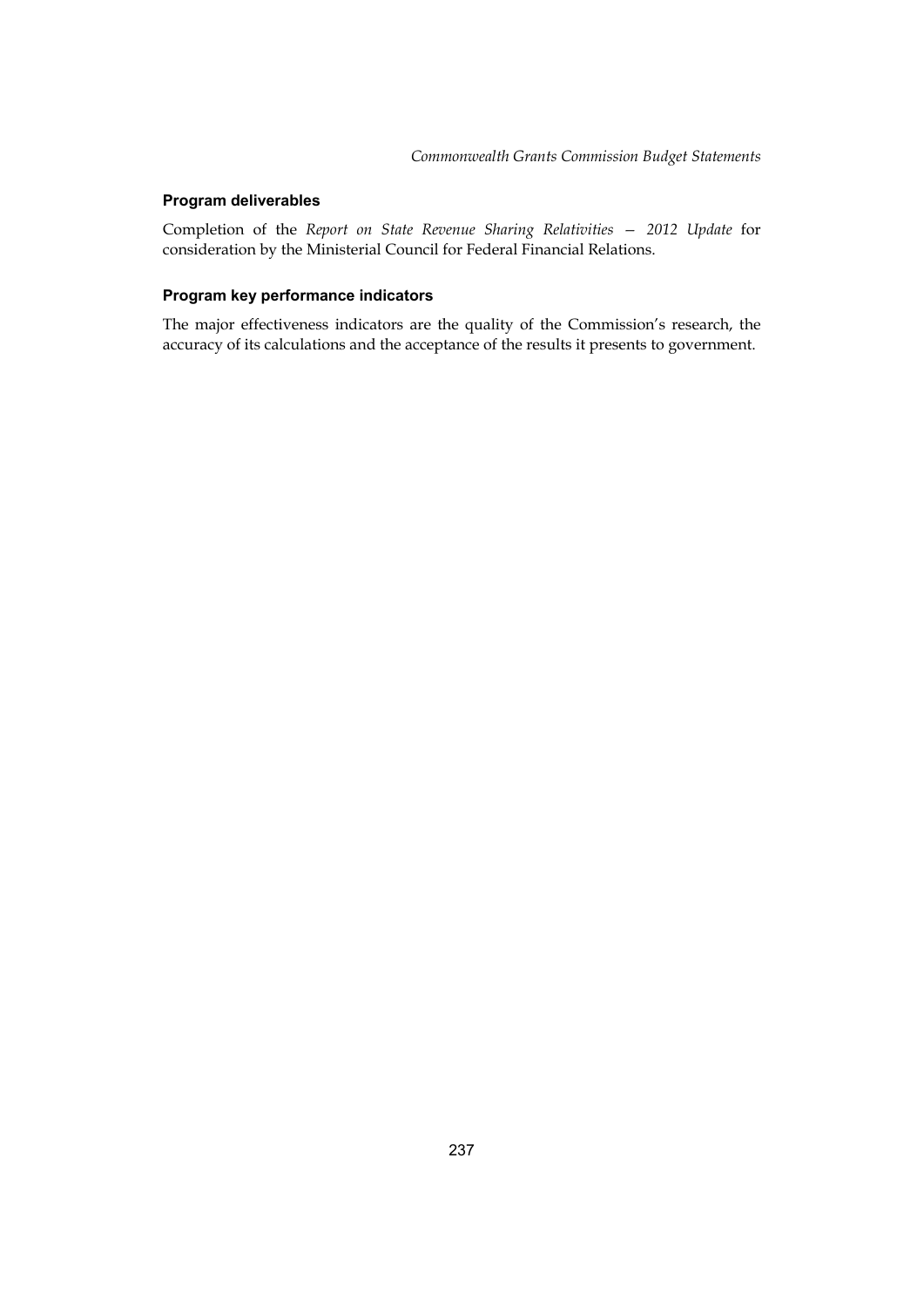# Section 3: Explanatory tables and budgeted financial statements

Section 3 presents explanatory tables and budgeted financial statements which provide a comprehensive snapshot of agency finances for the 2011-12 budget year. It explains how budget plans are incorporated into the financial statements and provides further details of the reconciliation between appropriations and program expenses, movements in administered funds, special accounts and government Indigenous expenditure.

# **3.1 EXPLANATORY TABLES**

### **3.1.1 Movement of administered funds between years**

The Commission does not have any administered funds.

### **3.1.2 Special accounts**

Special accounts provide a means to set aside and record amounts used for specified purposes. Special accounts can be created by a Finance Minister's Determination under the *Financial Management and Accountability Act 1997* or under separate enabling legislation. Table 3.1.2 shows the expected additions (receipts) and reductions (payments) for each account used by the Commission.

### **Table 3.1.2: Estimates of special account cash flows and balances**

|                                   |         | Opening                  |          |          |             | Closing |
|-----------------------------------|---------|--------------------------|----------|----------|-------------|---------|
|                                   |         | balance                  | Receipts | Payments | Adjustments | balance |
|                                   |         | 2011-12                  | 2011-12  | 2011-12  | 2011-12     | 2011-12 |
|                                   |         | 2010-11                  | 2010-11  | 2010-11  | 2010-11     | 2010-11 |
|                                   | Outcome | \$'000                   | \$'000   | \$'000   | \$'000      | \$'000  |
| Other Trust Moneys -              |         |                          |          |          |             |         |
| <b>Commonwealth Grants</b>        |         | ۰                        |          |          |             |         |
| <b>Commission Special Account</b> |         | $\overline{\phantom{a}}$ | -        |          |             |         |
| <b>Total special accounts</b>     |         |                          |          |          |             |         |
| 2011-12 Budget estimate           |         | ۰                        |          |          |             |         |
| Total special accounts            |         |                          |          |          |             |         |
| 2010-11 estimate actual           |         | ٠                        |          |          |             |         |

# **3.1.3 Australian Government Indigenous Expenditure**

The Commission does not have any Australian Government Indigenous Expenditure.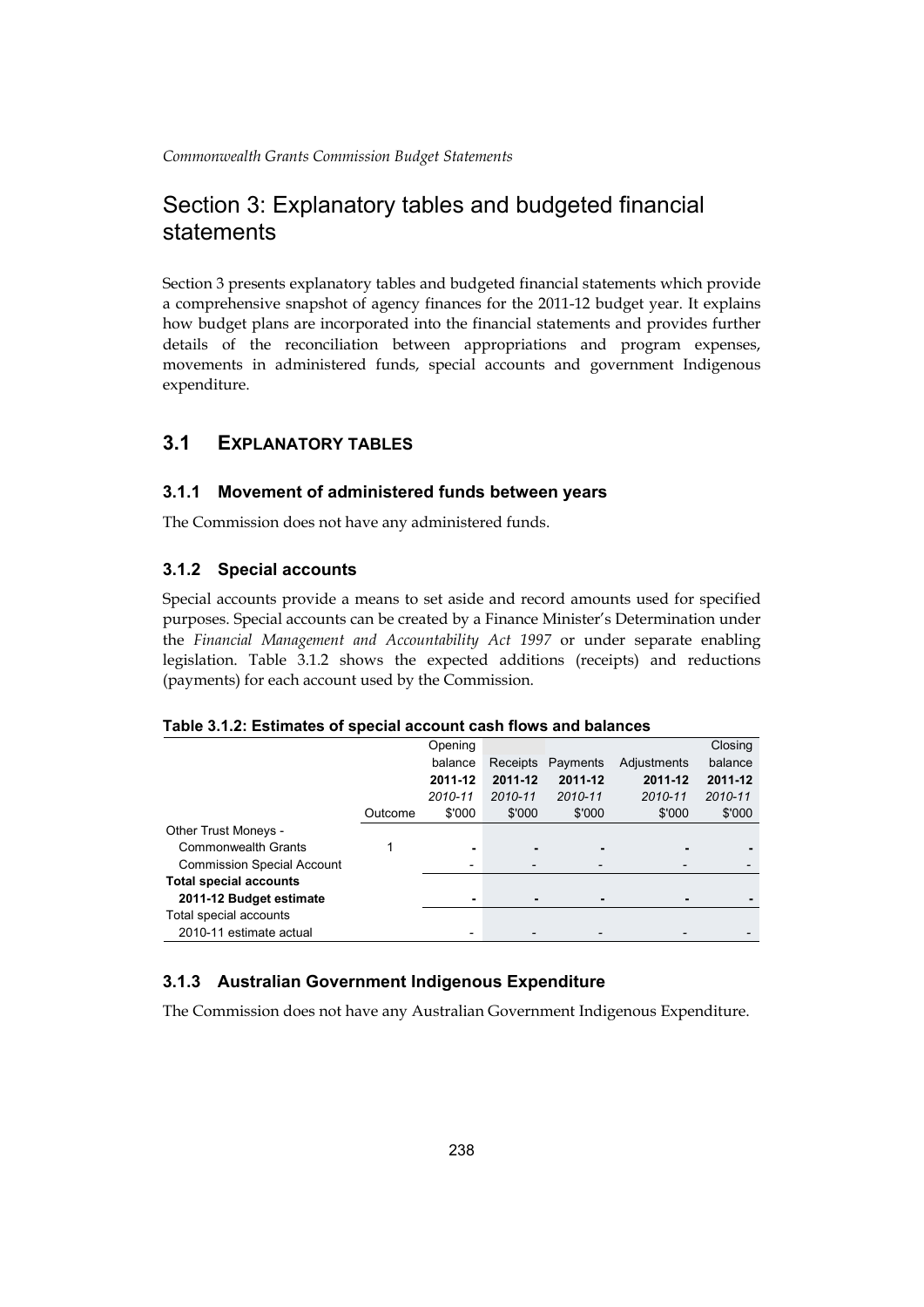# <span id="page-8-0"></span>**3.2 BUDGETED FINANCIAL STATEMENTS**

### **3.2.1 Differences in agency resourcing and financial statements**

There are no material differences between the resource information presented in the Budget Papers and Portfolio Budget Statements as a result of differences between Australian Accounting Standards and Government Finance Statistics.

### **3.2.2 Analysis of budgeted financial statements**

The Commission normally receives a relatively steady level of funding and its workload and expenses vary over a five year cycle.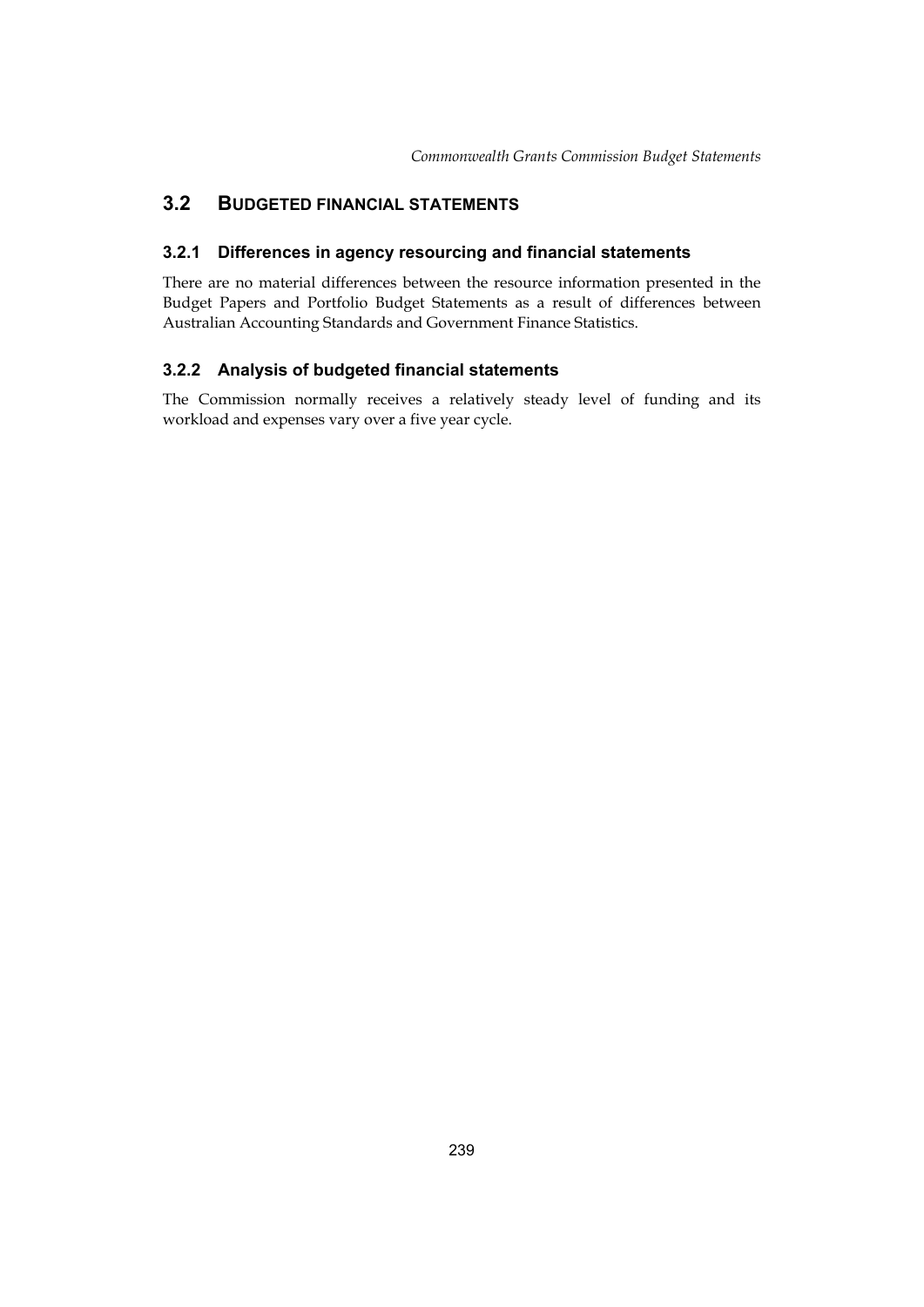# **3.2.3 Budgeted financial statements tables**

|                                                                     | Estimated | <b>Budget</b> | Forward  | Forward  | Forward  |
|---------------------------------------------------------------------|-----------|---------------|----------|----------|----------|
|                                                                     | actual    | estimate      | estimate | estimate | estimate |
|                                                                     | 2010-11   | 2011-12       | 2012-13  | 2013-14  | 2014-15  |
|                                                                     | \$'000    | \$'000        | \$'000   | \$'000   | \$'000   |
| <b>EXPENSES</b>                                                     |           |               |          |          |          |
| <b>Employee benefits</b>                                            | 5,624     | 5,500         | 5,500    | 5,500    | 5,863    |
| Supplier                                                            | 768       | 782           | 817      | 842      | 491      |
| Depreciation and amortisation                                       | 80        | 80            | 79       | 79       | 80       |
| <b>Total expenses</b>                                               | 6,472     | 6,362         | 6,396    | 6,421    | 6,434    |
| LESS:                                                               |           |               |          |          |          |
| <b>OWN-SOURCE INCOME</b>                                            |           |               |          |          |          |
| Revenue                                                             |           |               |          |          |          |
| Sale of goods and rendering of                                      |           |               |          |          |          |
| services                                                            | 8         | 8             | 8        | 8        |          |
| <b>Total revenue</b>                                                | 8         | 8             | 8        | 8        |          |
| Gains                                                               |           |               |          |          |          |
| Other gains                                                         | 19        | 19            | 19       | 19       |          |
| <b>Total gains</b>                                                  | 19        | 19            | 19       | 19       |          |
| <b>Total own-source income</b>                                      | 27        | 27            | 27       | 27       |          |
| Net cost of (contribution by)                                       |           |               |          |          |          |
| services                                                            | 6,445     | 6,335         | 6,369    | 6,394    | 6,434    |
| Appropriation revenue                                               | 6,365     | 6,255         | 6,290    | 6,315    | 6,354    |
| Surplus (deficit) attributable to                                   |           |               |          |          |          |
| the Australian Government                                           | (80)      | (80)          | (79)     | (79)     | (80)     |
| Note: Reconciliation of operating result attributable to the agency |           |               |          |          |          |
|                                                                     | 2010-11   | 2011-12       | 2012-13  | 2013-14  | 2014-15  |
|                                                                     | \$'000    | \$'000        | \$'000   | \$'000   | \$'000   |
| Operating result attributable to                                    |           |               |          |          |          |
| the Australian Government                                           | (80)      | (80)          | (79)     | (79)     | (80)     |
| Plus non-appropriated expenses                                      |           |               |          |          |          |
| depreciation and amortisation                                       |           |               |          |          |          |
| expenses                                                            | 80        | 80            | 79       | 79       | 80       |
| Operating result attributable to                                    |           |               |          |          |          |
| the CGC                                                             |           |               |          |          |          |
|                                                                     |           |               |          |          |          |

#### **Table 3.2.1: Budgeted departmental comprehensive income statement (for the period ended 30 June)**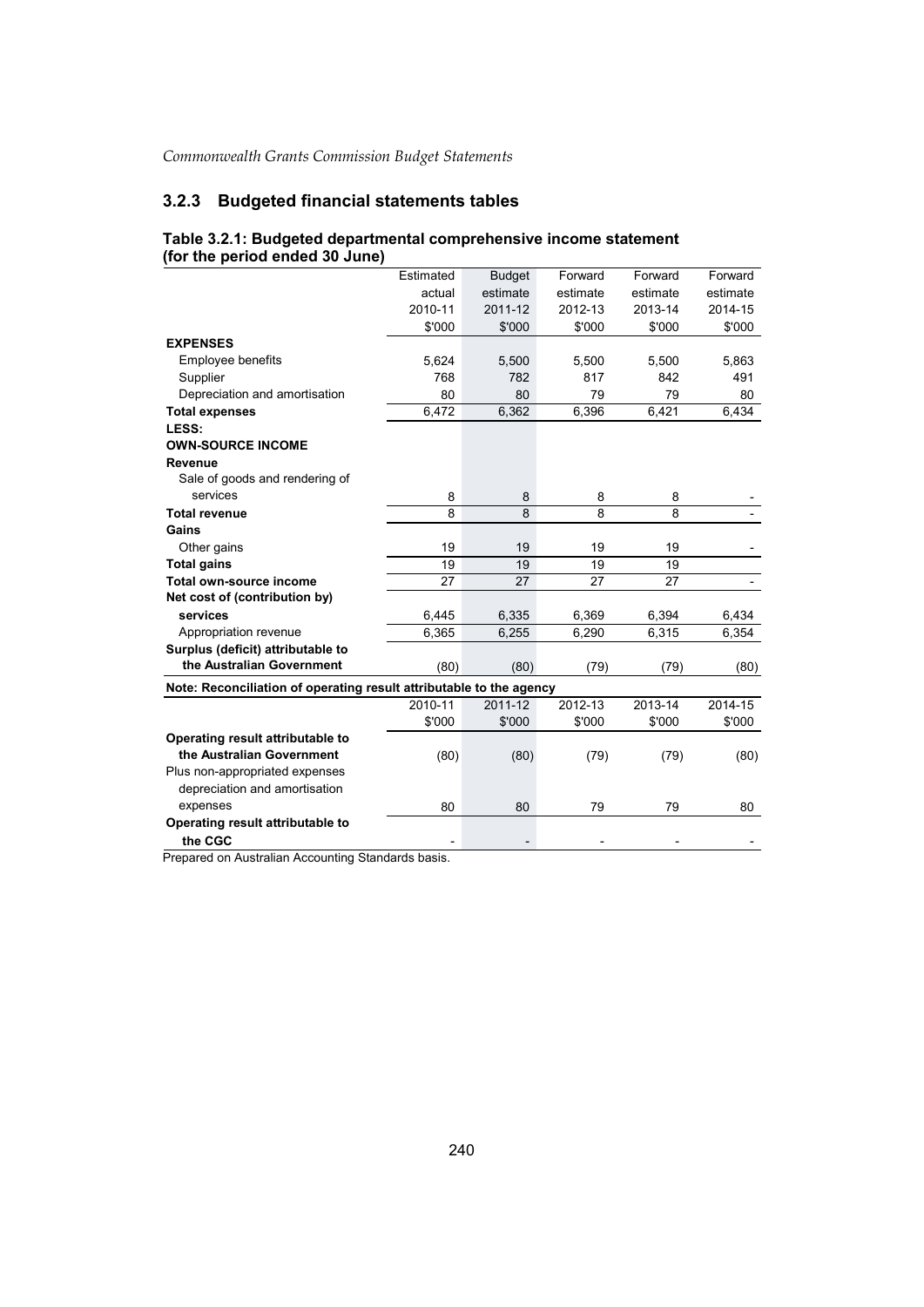#### **Table 3.2.2: Budgeted departmental balance sheet (as at 30 June)**

|                                     | Estimated | <b>Budget</b> | Forward  | Forward  | Forward  |
|-------------------------------------|-----------|---------------|----------|----------|----------|
|                                     | actual    | estimate      | estimate | estimate | estimate |
|                                     | 2010-11   | 2011-12       | 2012-13  | 2013-14  | 2014-15  |
|                                     | \$'000    | \$'000        | \$'000   | \$'000   | \$'000   |
| <b>ASSETS</b>                       |           |               |          |          |          |
| <b>Financial assets</b>             |           |               |          |          |          |
| Cash and equivalents                | 22        | 22            | 22       | 22       | 22       |
| Trade and other receivables         | 7,509     | 7,509         | 7,509    | 7,509    | 7,509    |
| <b>Total financial assets</b>       | 7,531     | 7,531         | 7,531    | 7,531    | 7,531    |
| <b>Non-financial assets</b>         |           |               |          |          |          |
| Infrastructure, plant and equipment | 68        | 68            | 68       | 68       | 68       |
| Other                               | 69        | 69            | 69       | 69       | 69       |
| <b>Total non-financial assets</b>   | 137       | 137           | 137      | 137      | 137      |
| <b>Total assets</b>                 | 7,668     | 7,668         | 7,668    | 7,668    | 7,668    |
| <b>LIABILITIES</b>                  |           |               |          |          |          |
| <b>Provisions</b>                   |           |               |          |          |          |
| Employees                           | 1,701     | 1,701         | 1,701    | 1,701    | 1,701    |
| Other                               | 164       | 164           | 164      | 164      | 164      |
| <b>Total provisions</b>             | 1,865     | 1,865         | 1,865    | 1,865    | 1,865    |
| <b>Payables</b>                     |           |               |          |          |          |
| Suppliers                           | 45        | 45            | 45       | 45       | 45       |
| <b>Total payables</b>               | 45        | 45            | 45       | 45       | 45       |
| <b>Total liabilities</b>            | 1,910     | 1,910         | 1,910    | 1,910    | 1,910    |
| <b>Net assets</b>                   | 5,758     | 5,758         | 5,758    | 5,758    | 5,758    |
| <b>EQUITY</b>                       |           |               |          |          |          |
| Contributed equity                  | 436       | 516           | 595      | 674      | 754      |
| Reserves                            | 159       | 159           | 159      | 159      | 159      |
| Retained surpluses or               |           |               |          |          |          |
| accumulated deficits                | 5,163     | 5,083         | 5,004    | 4,925    | 4,845    |
| <b>Total equity</b>                 | 5,758     | 5,758         | 5,758    | 5,758    | 5,758    |
| <b>Current assets</b>               | 7,600     | 7,600         | 7,600    | 7,600    | 7,600    |
| <b>Non-current assets</b>           | 68        | 68            | 68       | 68       | 68       |
| <b>Current liabilities</b>          | 1,361     | 1,361         | 1,361    | 1,361    | 1,361    |
| <b>Non-current liabilities</b>      | 549       | 549           | 549      | 549      | 549      |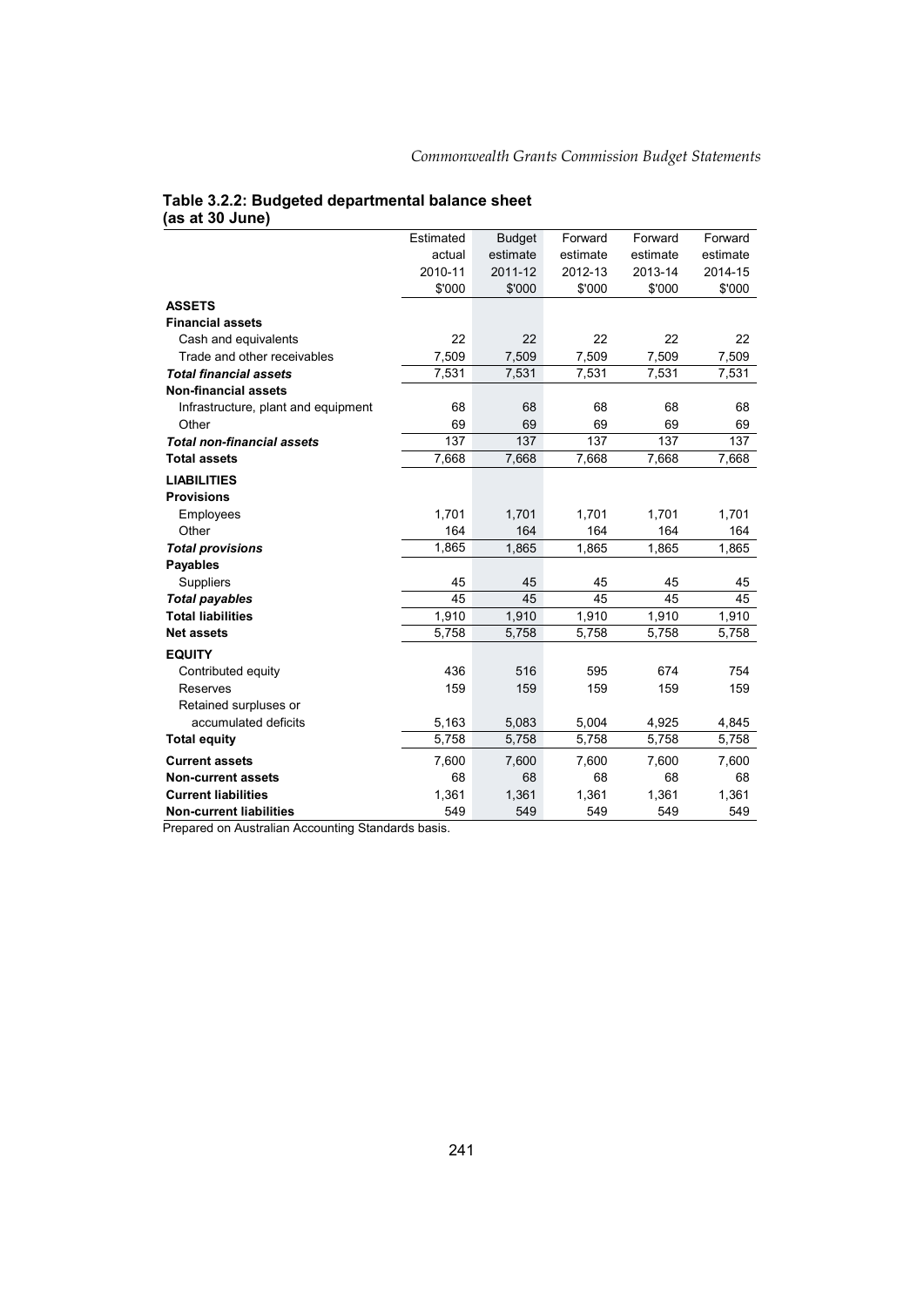# **Table 3.2.3: Budgeted departmental statement of cash flows (for the period ended 30 June)**

|                                                   | Estimated                | <b>Budget</b> | Forward  | Forward  | Forward  |
|---------------------------------------------------|--------------------------|---------------|----------|----------|----------|
|                                                   | actual                   | estimate      | estimate | estimate | estimate |
|                                                   | 2010-11                  | 2011-12       | 2012-13  | 2013-14  | 2014-15  |
|                                                   | \$'000                   | \$'000        | \$'000   | \$'000   | \$'000   |
| <b>OPERATING ACTIVITIES</b>                       |                          |               |          |          |          |
| <b>Cash received</b>                              |                          |               |          |          |          |
| Goods and services                                | 8                        | 8             | 8        | 8        |          |
| Appropriations                                    | 6,365                    | 6,255         | 6,290    | 6,315    | 6,354    |
| <b>Total cash received</b>                        | 6,373                    | 6,263         | 6,298    | 6,323    | 6,354    |
| Cash used                                         |                          |               |          |          |          |
| Employees                                         | 5,358                    | 5,621         | 5,684    | 5,500    | 5,863    |
| Suppliers                                         | 1,015                    | 642           | 614      | 823      | 491      |
| <b>Total cash used</b>                            | 6,373                    | 6,263         | 6,298    | 6,323    | 6,354    |
| Net cash from or (used by)                        |                          |               |          |          |          |
| operating activities                              |                          |               |          |          |          |
| <b>INVESTING ACTIVITIES</b>                       |                          |               |          |          |          |
| Cash used                                         |                          |               |          |          |          |
| Purchase of property, plant                       |                          |               |          |          |          |
| and equipment                                     | 80                       | 80            | 79       | 79       | 80       |
| <b>Total cash used</b>                            | 80                       | 80            | 80       | 80       | 81       |
| Net cash from or (used by)                        |                          |               |          |          |          |
| investing activities                              | (80)                     | (80)          | (80)     | (80)     | (81)     |
| <b>FINANCING ACTIVITIES</b>                       |                          |               |          |          |          |
| <b>Cash received</b>                              |                          |               |          |          |          |
| Capital injections                                | 80                       | 80            | 79       | 79       | 80       |
| <b>Total cash received</b>                        | 80                       | 80            | 79       | 79       | 80       |
| Net cash from or (used by)                        |                          |               |          |          |          |
| financing activities                              | 80                       | 80            | 79       | 79       | 80       |
| Net increase or (decrease)                        |                          |               |          |          |          |
| in cash held                                      | $\overline{\phantom{a}}$ |               |          |          |          |
| Cash at the beginning of                          |                          |               |          |          |          |
| the reporting period                              | 22                       | 22            | 22       | 22       | 22       |
| Cash at the end of the                            |                          |               |          |          |          |
| reporting period                                  | 22                       | 22            | 22       | 22       | 22       |
| Dropored on Augtralian Accounting Ctondardo boois |                          |               |          |          |          |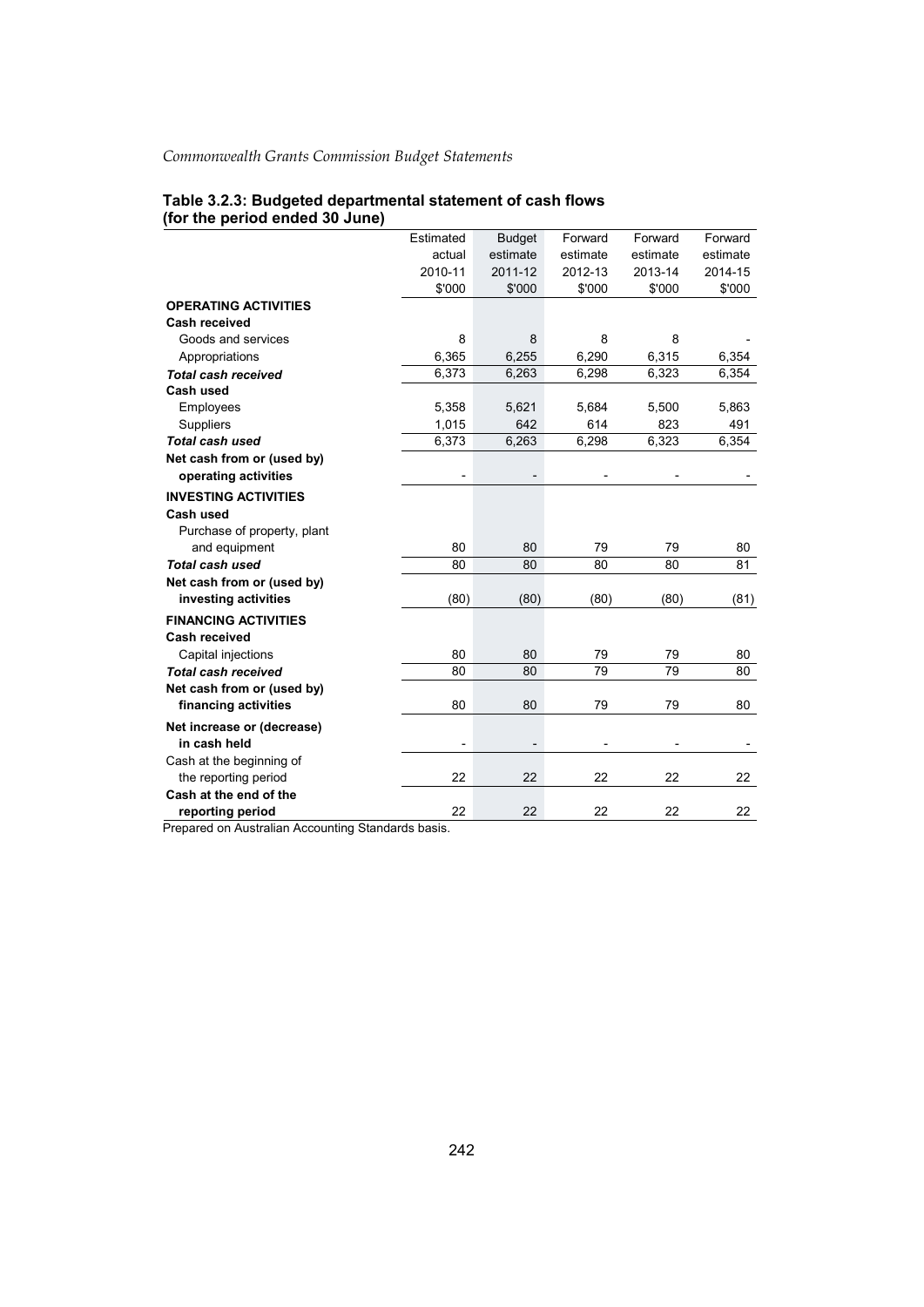|                                                                                           |           | Asset       |          | Contributed |        |
|-------------------------------------------------------------------------------------------|-----------|-------------|----------|-------------|--------|
|                                                                                           | Retained  | revaluation | Other    | equity/     | Total  |
|                                                                                           | surpluses | reserve     | reserves | capital     | equity |
|                                                                                           | \$'000    | \$'000      | \$'000   | \$'000      | \$'000 |
| Opening balance as at 1 July 2011<br>Balance carried forward from                         |           |             |          |             |        |
| previous period                                                                           | 5,163     | 159         |          | 436         | 5,758  |
| Adjusted opening balance                                                                  | 5,163     | 159         |          | 436         | 5,758  |
| <b>Comprehensive income</b>                                                               |           |             |          |             |        |
| Surplus (deficit) for the period                                                          | (80)      |             |          |             | (80)   |
| <b>Total comprehensive income</b><br>recognised directly in equity                        | (80)      |             |          |             | (80)   |
| <b>Transactions with owners</b><br>Contributions by owners<br>Appropriation (departmental |           |             |          |             |        |
| capital budget)                                                                           |           |             |          | 80          | 80     |
| <b>Total transactions with owners</b>                                                     |           |             |          | 80          | 80     |
| <b>Estimated closing balance</b>                                                          |           |             |          |             |        |
| as at 30 June 2012                                                                        | 5,083     | 159         |          | 516         | 5,758  |

### **Table 3.2.4: Departmental statement of changes in equity — summary of movement (budget year 2011-12)**

Prepared on Australian Accounting Standards basis.

### **Table 3.2.5: Departmental capital budget (DCB) statement**

|                                     | Estimated | <b>Budget</b> | Forward  | Forward  | Forward  |
|-------------------------------------|-----------|---------------|----------|----------|----------|
|                                     | actual    | estimate      | estimate | estimate | estimate |
|                                     | 2010-11   | 2011-12       | 2012-13  | 2013-14  | 2014-15  |
|                                     | \$'000    | \$'000        | \$'000   | \$'000   | \$'000   |
|                                     |           |               |          |          |          |
| <b>CAPITAL APPROPRIATIONS</b>       |           |               |          |          |          |
| Capital budget - Bill 1 - DCB       | 80        | 80            | 79       | 79       | 80       |
| <b>Total capital appropriations</b> | 80        | 80            | 79       | 79       | 80       |
| <b>Represented by:</b>              |           |               |          |          |          |
| Purchase of non-financial assets    | 80        | 80            | 79       | 79       | 80       |
| Total represented by                | 80        | 80            | 79       | 79       | 80       |
| <b>PURCHASE OF NON-FINANCIAL</b>    |           |               |          |          |          |
| <b>ASSETS</b>                       |           |               |          |          |          |
| Funded by capital                   |           |               |          |          |          |
| appropriation - DCB                 | 80        | 80            | 79       | 79       | 80       |
| <b>TOTAL</b>                        | 80        | 80            | 79       | 79       | 80       |
| <b>RECONCILIATION OF CASH</b>       |           |               |          |          |          |
| <b>USED TO ACQUIRE ASSETS</b>       |           |               |          |          |          |
| TO ASSET MOVEMENT TABLE             |           |               |          |          |          |
| Total purchases                     | 80        | 80            | 79       | 79       | 80       |
| Total cash used to                  |           |               |          |          |          |
| acquire assets                      | 80        | 80            | 79       | 79       | 80       |